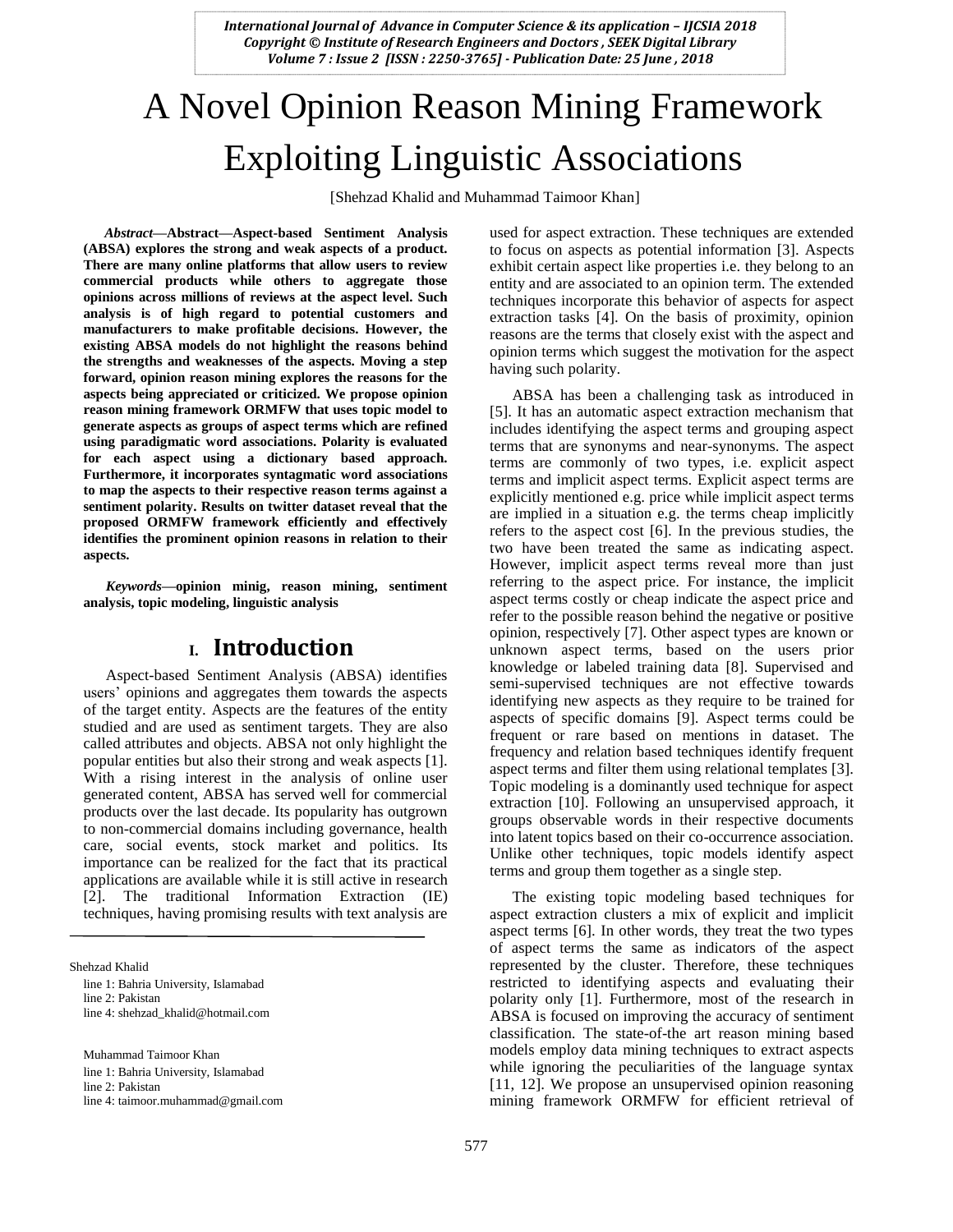opinion reasons from an unknown domain [13]. It can be applied directly to large-scale data where it efficiently and effectively evolves with newly emerging aspects and their corresponding opinions. Linguistic associations i.e., paradigmatic and syntagmatic word associations are used to map aspects to their respective reasons.

## **II. Literature Review**

Probabilistic topic models are extensively used for information extraction to great effect. Although, it doesn't mine the semantics in content but uses co-relations between terms by performing heavy statistical computations [1]. It works out terms co-occurrence probabilities through their arrangement in documents. Topic models are either based on probabilistic latent semantic analysis (pLSA) [14] or Latent Dirichlet Allocation (LDA) [10]. It follows a Bag-of-Words (BOW) approach, considering the importance of terms through their presence while ignoring their position information. The idea doesn't seem convincing for text analysis where words change their means when repositioned [6]. However for large datasets, it produce better results than other relation and template based techniques. The probabilistic topic models extract topics from documents or generate can generate documents from the topic structure [8]. Since candidate aspect terms are mostly found in the form of nouns and noun phrases, therefore, topic models are extended differently to focus on them only as candidate aspect terms by making use of linguistic rules [9]. One of the advantage of using topic models is that they identify and aggregate aspect terms both at the same time.

Aspect-sentiment joint model is based on pLSA model to extract topics and distribute them further among aspects, positive sentiment and negative sentiment models [15]. MGLDA traverses on both global and local topics at the document and sliding window level [16]. The global topics focus on entities and brands while the local topics capture aspects of them. Reviews with separate pros and cons section are considered to have prominent aspects help in identifying other aspects from regular text. Nonaspect sentiment terms, usually implicit aspect terms, are extracted as aspect terms are not good representatives of the aspect. They are filtered by applying POS-tagger [13]. Two joint LDA models are used for extracting aspects and sentiments; however, the separation between the two is inconclusive [17]. MaxEnt-LDA, a hybrid model discovers aspects and sentiments that are separated through syntactic patterns [18]. Further, hybrid topic models are used for similar aspect extraction tasks [19]. The semi-supervised topic models require expert's intuition to guide the inference technique of the topic model [20]. The user's guidance is incorporated differently in various semi-supervised models [21].

Opinion reason mining is an interesting new extension to research in opinion mining and sentiment analysis. Weakness Finder is built on such architecture to identify product aspects getting negative sentiments and explore the reasons behind their criticism [11]. It extracts product aspects through a morpheme based method with Hownet similarity measure to group aspect terms. Polarity is evaluated for each aspect to identify weak aspects which are notified to the manufacturers. The opinion-aware analytical framework also explores weak aspects of products through aspect extraction and its sentiment analysis [12]. However, do not provide evidence on the reasons why certain aspects are getting bad reviews.

# **III.Proposed Methodology**

An opinion reason mining framework (ORMFW) is proposed that extract domain aspects and associate them to their respective reasons. The framework works as a four components pipeline that is depicted in *Figure. 1*. The first component generate raw topics representing aspects using topic modeling technique. The second component uses language syntax to separate the terms of a topic into two groups of terms i.e., candidate aspect terms *cAspectTerms* and candidate reason terms *cReasonTerms* using language syntax. The third component generate compact aspect terms through evaluating their paradigmatic associations. While the reason polarity is calculated for each aspect through WordNet dictionary and aggregated as sentiments scores for each aspect. The fourth component refines the reason group by evaluating syntagmatic word associations.

**Algorithm 1** *OpinionReasonMining*

1: T ← LDATopicModeling(Dataset) 2: for  $t_i$  as T do 3: for  $w \in t_i$  do 4: if POS(w) is Nouns or Noun phrases then 5:  $cAspectTerms_i \leftarrow t_i$ 6: else 7:  $cReasonTerms_i \leftarrow t_i$ 8: end if 9: end for 10: end for 11: *aspect<sup>i</sup>* ← paradEval(*cAspectTermsi*) 12: *reason<sup>i</sup>* ← syntagEval(*cReasonTerms<sup>i</sup>* ,*aspecti*)

Working of the ORMFW is shown in **Algorithm 1**. Latent Dirichlet Allocation (LDA) based topic model is used for extracting topics from the given dataset as T, in line 1 [10]. Here T is a set of all topics from  $t_1$  to  $t_k$ . The purpose of this component is to represent raw topics as a mix of aspect and reason terms [22]. It helps to avoid evaluating the exhaustive vocabulary of unique words as possible aspect or reason term. In lines  $2 - 10$  each topic  $t_i$ in T is traversed to separate candidate aspect words from candidate reason words. In lines 3 - 9, each word w of topic  $t_i$  is labeled with POS tagging using WordNet. In lines 4 - 8, the words having POS as nouns or noun phrases from topic  $t_i$  are separated from the implicit aspect terms. Lines 5 and 7 show the grouping the explicit aspect terms as *cAspectTerms<sup>i</sup>* and implicit aspect terms as *cReasonTerms<sub>i</sub>*, respectively. The implicit aspect terms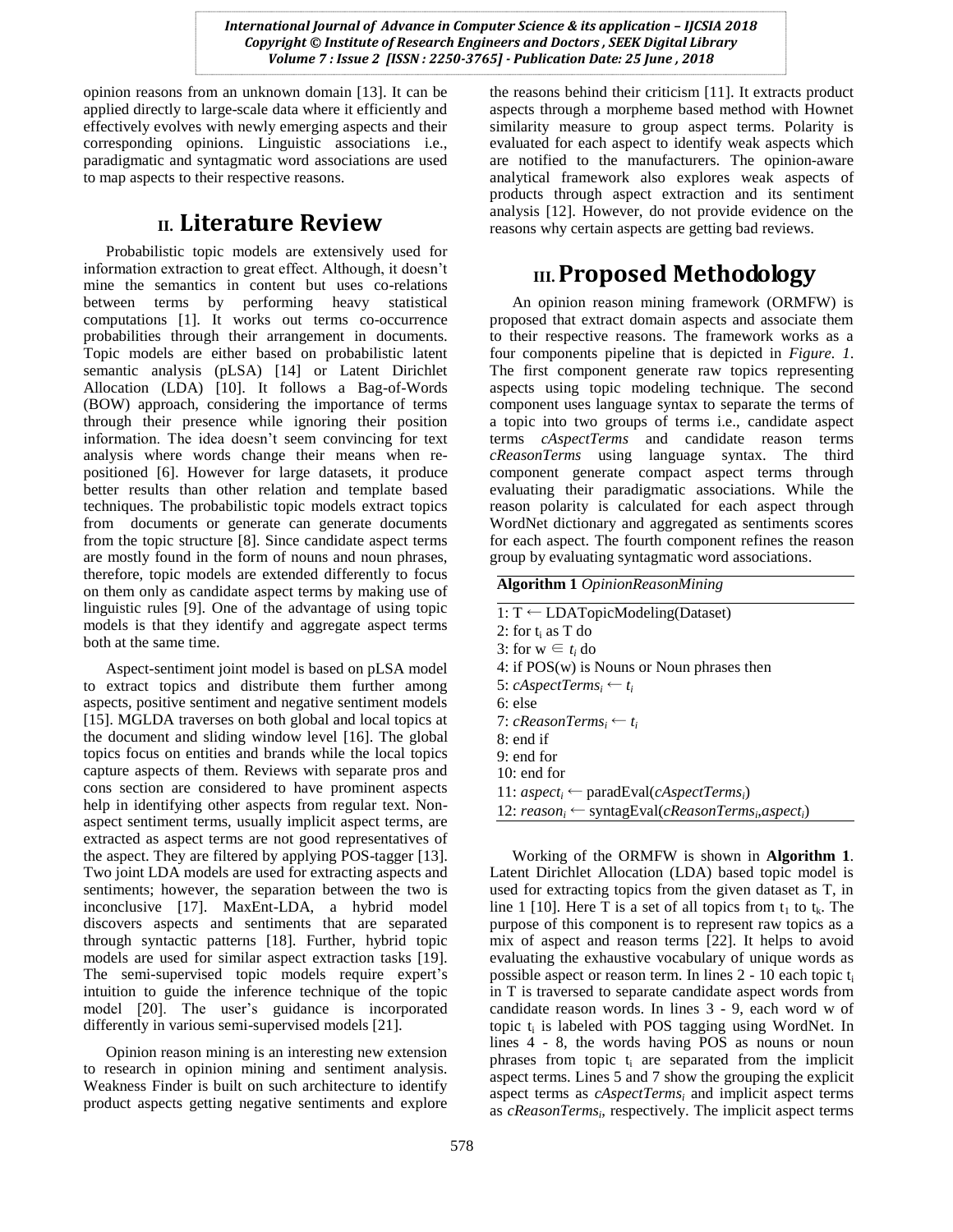not only imply aspects but also reveal more about motivation of the users' opinions. In line 11, the *cAspectTerms<sup>i</sup>* representing an aspect is refined through paradigmatic word associations and is preserved as *aspect<sup>i</sup>* . The two words hold paradigmatic association that is used as alternate for each other such as synonyms and

near-synonyms. Finally in line 12, syntagmatic word associations are evaluated for aspect terms *aspect<sup>i</sup>* with *cReasonTerms<sup>i</sup>* . The reason terms that have strong syntactic association with the respective aspect *aspect*<sub>*i*</sub> are preserved.



Figure 1: Opinion reason mining work flow using paradigmatic and syntagmatic word associations

#### *A.Generating Raw Topics*

LDA is the commonly used approach for topic modeling [9, 10]. It is a probabilistic model that treats data as arising from a generative process which is depicted as topic structures [23]. For a given set of documents, it can predict the topic structure and for a given topic structure it can generate more documents [12]. The documents and its words are the observed variables while the topics and their distributions are the hidden or latent variables [23]. It uses an inference technique to retrieve latent variables from the observable variables by updating the state of the model iteratively. Initially, it assigns words to topics at random, which gives the initial state of the model. Collapsed Gibbs sampling is used as an inference technique following markov chain [24]. The model state improves by iterations and is depicted by the grouping of words into topics [25]. The state of the model is represented by the document-topic and topic-term distributions. Finally, the topics  $T = \sum_i t_i$  are generated from the dataset, where each topic hold contextually correlated words.

#### *B. Separating Terms using Syntax*

As mentioned earlier, the topic words may not be very coherent and may have intruded, random or imbalanced words that doesn't go well together with the other words of the topic [3]. Therefore, they require further filtering. The T topics extracted in the previous step are grouped as contextually co-related words, irrespective of their POS tags [1]. The POS tags as nouns and noun phrases are referred to as explicit aspect terms while the others i.e., verb, adverb, adjective are referred to as implicit aspect terms. However, implicit aspect terms not only indicate an aspect but provides more information as well. For example, the implicit aspect heavy not only indicate the aspect weight but also give a reason for why it receives negative sentiment [6]. The same goes for expensive, hard to fit, late delivery etc. Each topic ti is separated into two bins as *cAspectTerms<sup>i</sup>* and *cReasonTerms<sup>i</sup>* .

#### *C. Refining Aspect Terms*

The candidate aspect terms *cAspectTerms<sup>i</sup>* from *t<sup>i</sup>* may not necessarily contain words that hold semantic similarity. The objective is that the terms within a group for representing an aspect should be its synonyms and near synonyms. For example, the words picture, photo, pic, click etc. are used interchangeably for an aspect picture in the camera domain. In order to verify this, paradigmatic word associations are performed for all terms within the *cAspectTerms<sup>i</sup>* . For any two terms *w1, w<sup>2</sup>* ∈ *cAspectTerms<sup>i</sup>* the contextual similarity based on paradigmatic association as the context overlap where context is represented by the surrounding terms of  $w<sub>1</sub>$  and *w2*, respectively. For the sake of simplicity only general context comprising of both left and right side words is considered in this case. It is evaluated for words  $w_1$  and  $w_2$ using Jaccard's Index [26] as,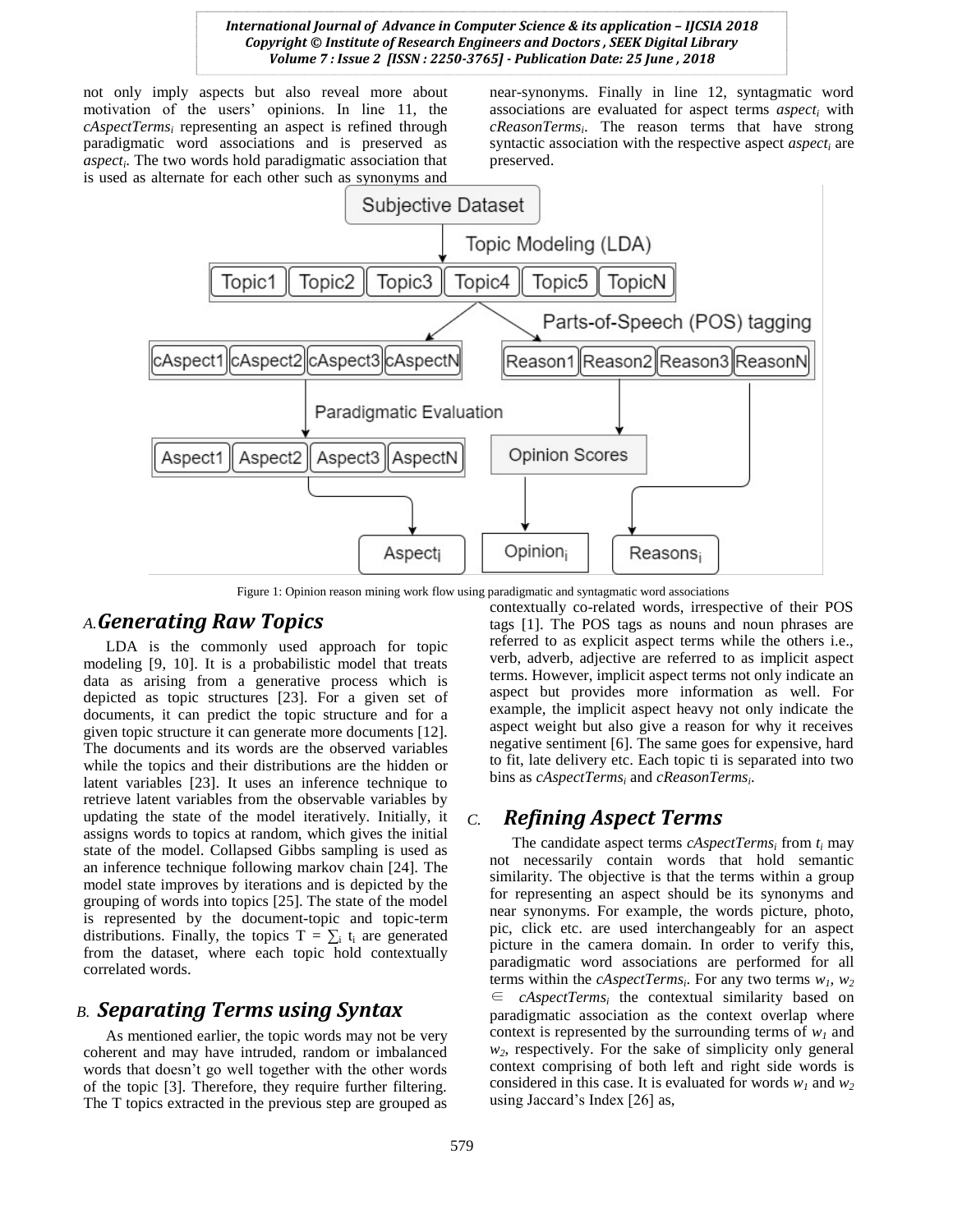$$
J(w_1, w_2) = |w_1 \cap w_2| / |w_1 \cup w_2| =
$$
  
\n
$$
|w_1 \cap w_2| / |w_1| + |w_2| - |w_1 \cap w_2|,
$$
 (1)

where  $J(w_1, w_2)$  represents the overlap of general context for the terms  $w_1$  and  $w_2$ .

The two terms are paradigmatically associated when their  $J(w_1, w_2)$  score is high, sharing a common context most of the time. The terms  $w_i$  that has higher paradigmatic association with the other words of the same topic is evaluated as  $\sum_{i} J(w_i, w_j)$ . In order to retain  $w_i$ , it needs to maintain a high contextual overlap with most of the words of the topic or filtered otherwise. It leads to having aspect terms as the refined form of *cAspectTerms<sup>i</sup>* . These terms are retained as  $aspect<sub>i</sub>$  to represent the i<sup>th</sup> aspect if their value is above  $t_p$  while the other terms from *cAspectTerms<sup>i</sup>* are discarded. Table I depicts the improved aspects as better grouping of words when the weakly associated words are removed. Opinion mining is performed for the *cReasonTerms<sup>i</sup>* with the help of *WordNet* giving a score to each term. The score may be positive or negative as the polarity of opinion, while numeric value shows the strength of such opinion [1]. The scores of all terms in *cReasonTerms<sup>i</sup>* is aggregated to give a value that is assigned to *aspect<sup>i</sup>* as the average of all opinions expressed as,

$$
opScore_i = \sum_{j=1}^{N} opVal(w_j), w_j \in cReasonTerms_i
$$
 (2)

TABLE 1: ASPECT EXTRACTION FROM TOPICS USING PARADIGMATIC ASSOCIATIONS

| feeding | production | life   | meal    |
|---------|------------|--------|---------|
|         |            | story  |         |
| spoon   | music      | life   | pasta   |
| mouth   | guitar     | story  | diet    |
| food    | musician   | mother | sugar   |
| bowl    | recording  | parent | friend  |
| hard    | production | real   | meal    |
| table   | role       | death  | healthy |
| boy     |            | father | drink   |

## *D. Evaluation of Reason Terms*

Syntagmatic word associations are explored to identify popular reasons that frequently occur in the context of the aspect terms. Therefore, syntagmatic word associations are evaluated for aspect terms in *aspect<sup>i</sup>* with the corresponding candidate reason terms in *cReasonTerms<sup>i</sup>* . Using conditional entropy [27],

$$
H(w_{i,r}/w_{i,a} = 1) = -p(w_{i,r} = 0/w_{i,a} = 1)log 2p(w_{i,r} = 0/w_{i,a} = 1)
$$

 *−p*(*wi,r*=1*|wi,a*=1)*log*2*p*(*wi,r*= 1*|wi,a* = 1) (3)

where  $w_{i,a}$  is the known term, so conditional entropy suggests the drop in randomness or uncertainty of having or not having  $w_{i,r}$  when we are certain about the presence of wi,a. wi,r represent a term from *cReasonTerms<sup>i</sup>* for an  $aspect_i$  represented as  $w_{i,a}$ . So, the objective is to calculate the certainty of having reasons  $w_{i,r}$  with the aspect term  $w_{i,a}$ . Thus the above equation can be modified as,

$$
aspect_i \leftarrow Reason_{ij} = \sum_{j=1}^{N} \underbrace{H(cReasonTerms_{ij} / aspect_{i,k})}_{K} \quad (4)
$$

for all the *K* terms representing *aspect<sub>i</sub>*, the  $j<sup>th</sup>$  reason term from *cReasonTerms<sup>i</sup>* has the highest syntagmatic relevance and is considered a reason for *aspect<sup>i</sup>* .

## **IV.Results and Analysis**

The proposed model is evaluated on the twitter dataset, having the general context defined as a sentence. The threshold for retaining the aspect terms  $t_s$  is specified to be *0.7*. These threshold value is evaluated experimentally producing better results across multiple datasets. A higher value limits the number of words representing the aspect while a higher value adds noise to it. Low conditional entropy relates to high mutual information and vice versa. The association among the aspect and reason term is evaluated as mutual information gained from knowing the aspect  $w_{i,a}$  can be represented as [28],

$$
MI(w_i,; w_{i,a}) = H(w_i, -H(w_i, |w_{i,a})
$$
  
=  $H(w_{i,a}) - H(w_{i,a}|w_{i,r})$  (5)

Thus  $MI(w_{i,r}; w_{i,a})$  is the drop in entropy of  $H(w_{i,r})$  after we have known  $w_{i,a}$  as  $H(w_{i,r}|w_{i,r})$  or vice versa. The reasons higher mutual information i.e. above average, with their respect aspect terms are given in *Table II*. The first aspect is labeled as feeding while the possible reasons for it getting positive polarity are using hard bowl, having comfortable crib, and using safe plastic. Similarly, the reasons getting mutual information above average for the aspect meal are free, delicious, healthy and tasty. It shows promising progress in exploring the reasons for aspect terms. It could be beneficial in case where a meal having positive sentiments is preferred by some for being delicious but not healthy and vice versa.

TABLE 2: ASPECT TO REASON ASSOCIATION USING SYNTAGMATIC ASSOCIATIONS

| Aspect      | reasons                                          |  |
|-------------|--------------------------------------------------|--|
| feeding     | hard bowl, comfortable crib, safe plastic        |  |
| production  | popular musician, early recording, classical     |  |
|             | guide                                            |  |
| life story  | jeannette friend, night, short, dream, real      |  |
|             | situation                                        |  |
| recipe      | easy, fun, simple, picture, favorite food        |  |
| ingredients | natural flavor, taste, organic, hot sauce, fresh |  |
| meal        | free, delicious, healthy, tasty                  |  |

## **V. Conclusion**

The research in sentiment analysis and aspect-based sentiment analysis is approaching standard landmarks in its second decade. This has led to the interest of researchers to analyze deeply, giving rise to new research domains under the same umbrella. Opinion reason mining is one such research direction. The proposed approach makes use of statistical techniques and linguistic syntax to generate separate aspects represented by their respective groups of terms. These groups are refined and are mapped to reason terms while their polarity to be positive or negative. The ORMFW based application helps potential